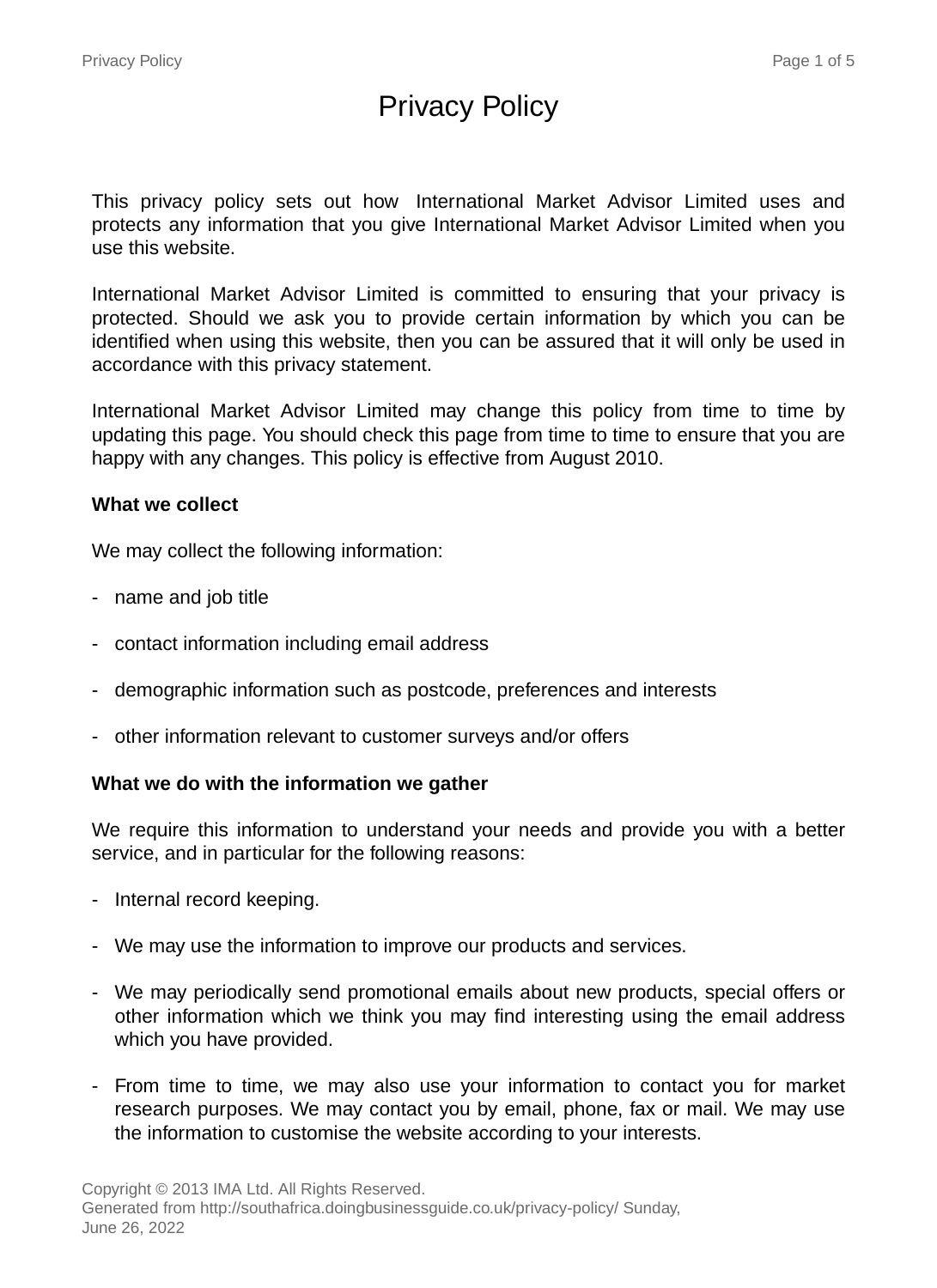**Security** We are committed to ensuring that your information is secure. In order to prevent unauthorised access or disclosure, we have put in place suitable physical, electronic and managerial procedures to safeguard and secure the information we collect online.

#### **How we use cookies**

A cookie is a small file which asks permission to be placed on your computer's hard drive. Once you agree, the file is added and the cookie helps analyse web traffic or lets you know when you visit a particular site. Cookies allow web applications to respond to you as an individual. The web application can tailor its operations to your needs, likes and dislikes by gathering and remembering information about your preferences.

We use traffic log cookies to identify which pages are being used. This helps us analyse data about web page traffic and improve our website in order to tailor it to customer needs. We only use this information for statistical analysis purposes and then the data is removed from the system.

Overall, cookies help us provide you with a better website, by enabling us to monitor which pages you find useful and which you do not. A cookie in no way gives us access to your computer or any information about you, other than the data you choose to share with us.

You can choose to accept or decline cookies. Most web browsers automatically accept cookies, but you can usually modify your browser setting to decline cookies if you prefer. This may prevent you from taking full advantage of the website.

#### **Links to other websites**

Our website may contain links to other websites of interest. However, once you have used these links to leave our site, you should note that we do not have any control over that other website. Therefore, we cannot be responsible for the protection and privacy of any information which you provide whilst visiting such sites and such sites are not governed by this privacy statement. You should exercise caution and look at the privacy statement applicable to the website in question.

#### **Controlling your personal information**

You may choose to restrict the collection or use of your personal information in the following ways:

- whenever you are asked to fill in a form on the website, look for the box that you can click to indicate that you do not want the information to be used by anybody for direct marketing purposes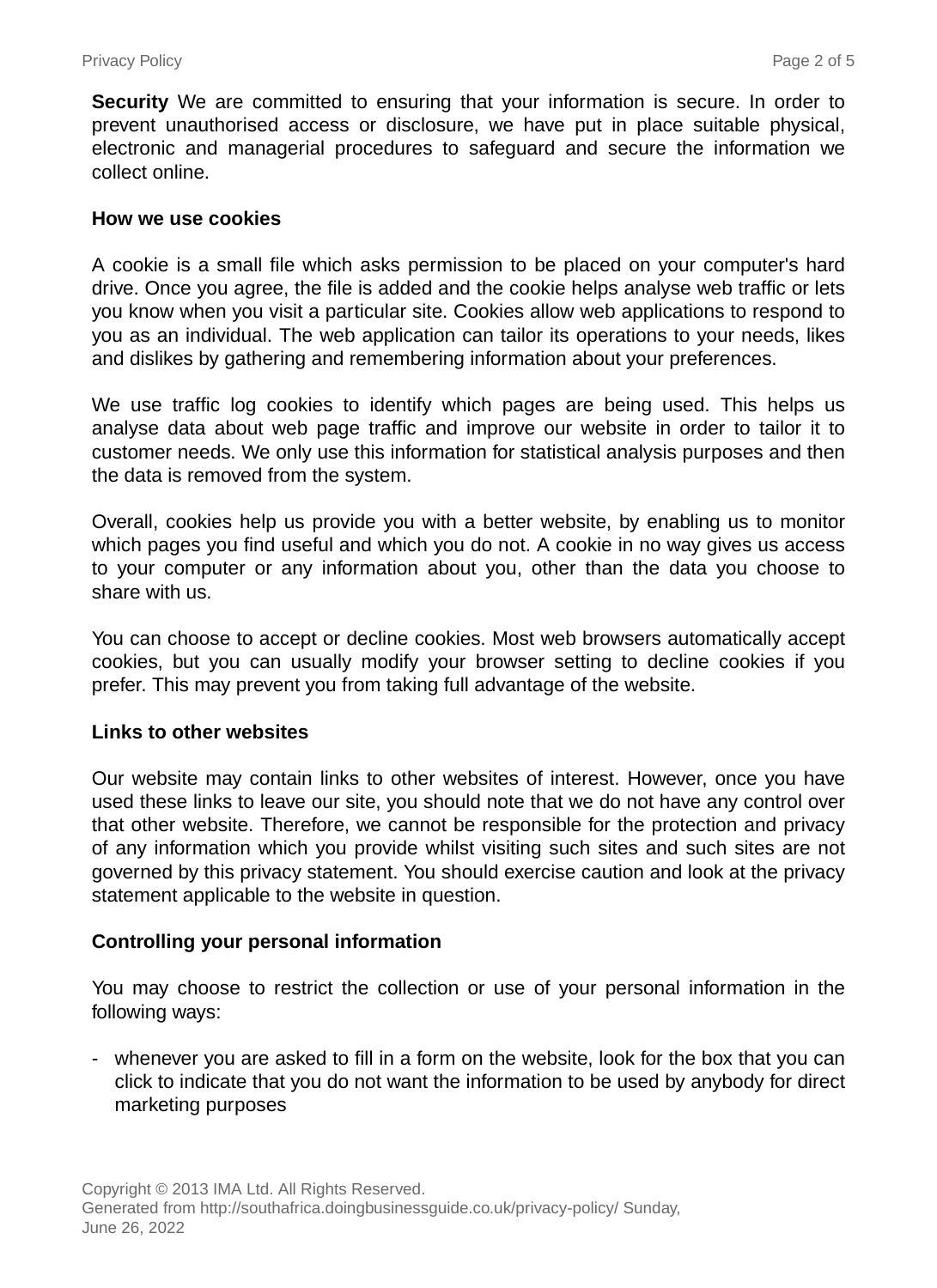- if you have previously agreed to us using your personal information for direct marketing purposes, you may change your mind at any time by writing to or emailing us at info@ima.uk.com

We will not sell, distribute or lease your personal information to third parties unless we have your permission or are required by law to do so. We may use your personal information to send you promotional information about third parties which we think you may find interesting if you tell us that you wish this to happen.

You may request details of personal information which we hold about you under the Data Protection Act 2018. A small fee will be payable. If you would like a copy of the information held on you please email info@ima.uk.com

If you believe that any information we are holding on you is incorrect or incomplete, please email us as soon as possible, at the above email address. We will promptly correct any information found to be incorrect.

Sponsored By:

**Financial Institution**



**Shipping & Logistics**



**Law / Legal Services**



**Audit Tax & Advisory**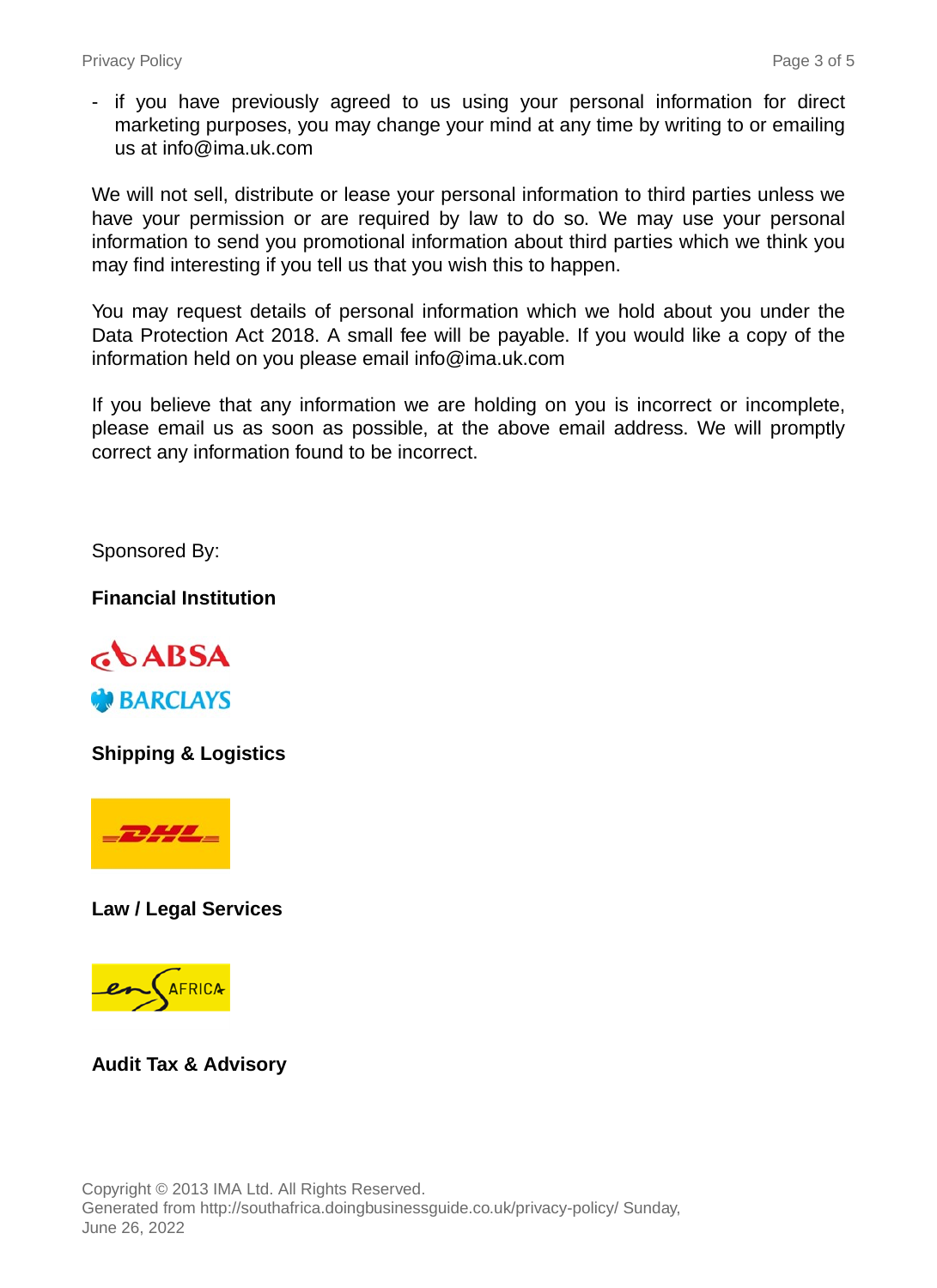

## **Case Study (from a UK based company with proven success in South Africa)**



**Insurance**



**Office Solutions / Office Services**



# **Market Entry / Professional Business Services**



## **Forex / Money Exchange Services**



## **ICT / Telecommunications**



Copyright © 2013 IMA Ltd. All Rights Reserved. Generated from http://southafrica.doingbusinessguide.co.uk/privacy-policy/ Sunday, June 26, 2022